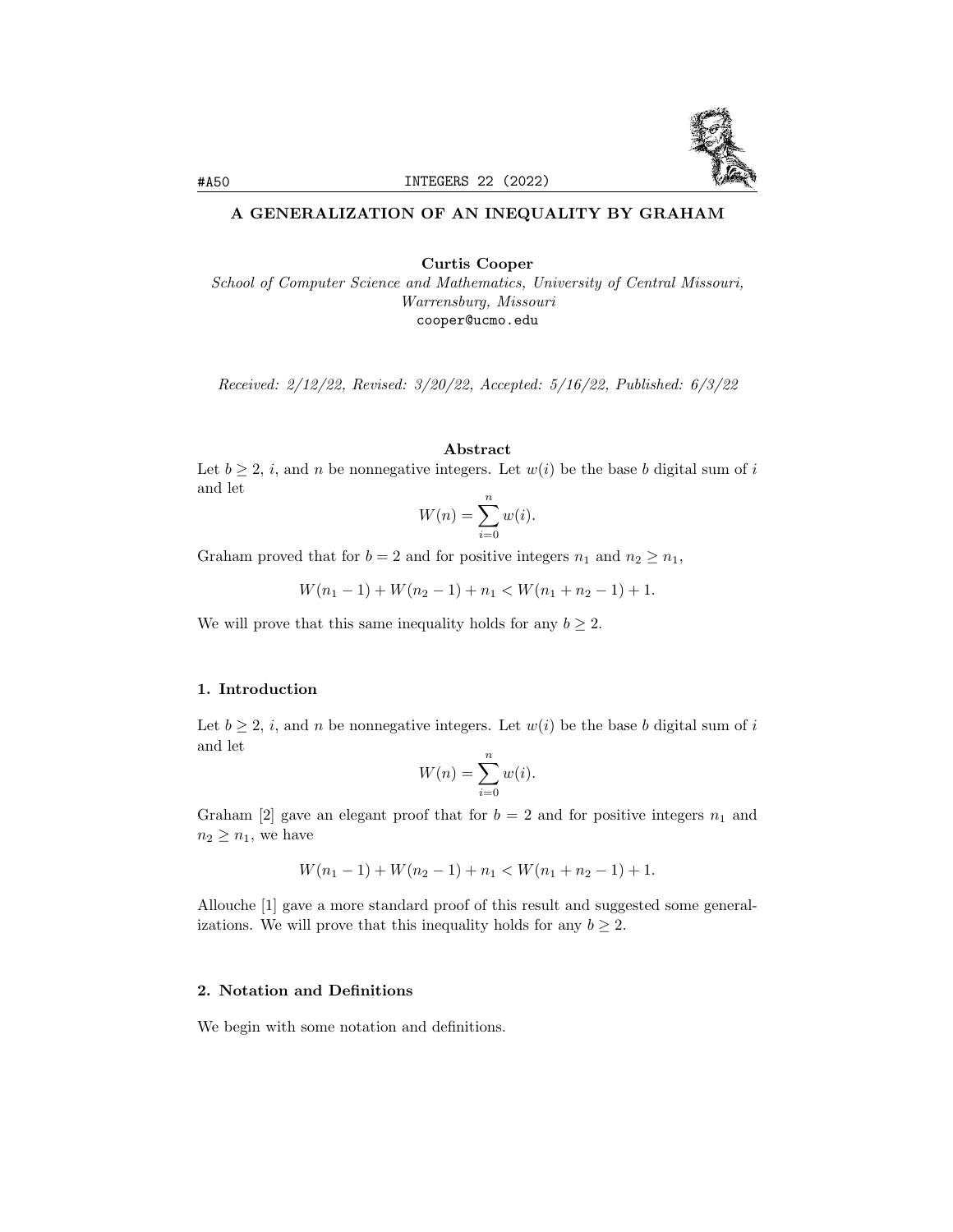To help visualize the nonnegative integers in base  $b$ , it is convenient to arrange these numbers according to their size and base b digital sum. In this infinite array, row 0 contains the nonnegative integers with base  $b$  digital sum 0, row 1 contains the nonnegative integers with base  $b$  digital sum 1, etc. Column  $0$  contains the nonnegative integers  $0, 1, \ldots, b-1$ , column 1 contains the nonnegative integers  $b$ ,  $b + 1, \ldots, 2b - 1$ , etc.

Here is the initial segment of the infinite array for  $b = 2$ .

| $\Omega$ |  |  |  |                      |  |  |  |             |    |                                    |  |
|----------|--|--|--|----------------------|--|--|--|-------------|----|------------------------------------|--|
|          |  |  |  | $1 \t2 \t4 \t8 \t16$ |  |  |  |             | 32 |                                    |  |
|          |  |  |  |                      |  |  |  |             |    | 3 5 6 9 10 12 17 18 20 24 33 34 36 |  |
|          |  |  |  |                      |  |  |  |             |    | 7 11 13 14 19 21 22 25 26 28 35 37 |  |
|          |  |  |  | 15                   |  |  |  | 23 27 29 30 |    |                                    |  |
|          |  |  |  |                      |  |  |  |             |    |                                    |  |

Here is the initial segment of the infinite array for  $b = 10$ .

| $\overline{0}$ |    |    |    |    |    |    |    |    |    |     |     |     |     |     |     |
|----------------|----|----|----|----|----|----|----|----|----|-----|-----|-----|-----|-----|-----|
| 1              | 10 |    |    |    |    |    |    |    |    | 100 |     |     |     |     |     |
| 2              | 11 | 20 |    |    |    |    |    |    |    | 101 | 110 |     |     |     |     |
| 3              | 12 | 21 | 30 |    |    |    |    |    |    | 102 | 111 | 120 |     |     |     |
| 4              | 13 | 22 | 31 | 40 |    |    |    |    |    | 103 | 112 | 121 | 130 |     |     |
| 5              | 14 | 23 | 32 | 41 | 50 |    |    |    |    | 104 | 113 | 122 | 131 | 140 |     |
| 6              | 15 | 24 | 33 | 42 | 51 | 60 |    |    |    | 105 | 114 | 123 | 132 | 141 | 150 |
| 7              | 16 | 25 | 34 | 43 | 52 | 61 | 70 |    |    | 106 | 115 | 124 | 133 | 142 | 151 |
| 8              | 17 | 26 | 35 | 44 | 53 | 62 | 71 | 80 |    | 107 | 116 | 125 | 134 | 143 | 152 |
| 9              | 18 | 27 | 36 | 45 | 54 | 63 | 72 | 81 | 90 | 108 | 117 | 126 | 135 | 144 | 153 |
|                | 19 | 28 | 37 | 46 | 55 | 64 | 73 | 82 | 91 | 109 | 118 | 127 | 136 | 145 | 154 |
|                |    | 29 | 38 | 47 | 56 | 65 | 74 | 83 | 92 |     | 119 | 128 | 137 | 146 | 155 |
|                |    |    | 39 | 48 | 57 | 66 | 75 | 84 | 93 |     |     | 129 | 138 | 147 | 156 |
|                |    |    |    | 49 | 58 | 67 | 76 | 85 | 94 |     |     |     | 139 | 148 | 157 |
|                |    |    |    |    | 59 | 68 | 77 | 86 | 95 |     |     |     |     | 149 | 158 |
|                |    |    |    |    |    | 69 | 78 | 87 | 96 |     |     |     |     |     | 159 |
|                |    |    |    |    |    |    | 79 | 88 | 97 |     |     |     |     |     |     |
|                |    |    |    |    |    |    |    | 89 | 98 |     |     |     |     |     |     |
|                |    |    |    |    |    |    |    |    | 99 |     |     |     |     |     |     |

Now, we need a definition for the nonnegative integers in an interval.

**Definition 1.** Let  $m_1 \leq m_2$  be nonnegative integers. Let

$$
[m_1..m_2] = \{m_1, m_1+1, \ldots, m_2\}.
$$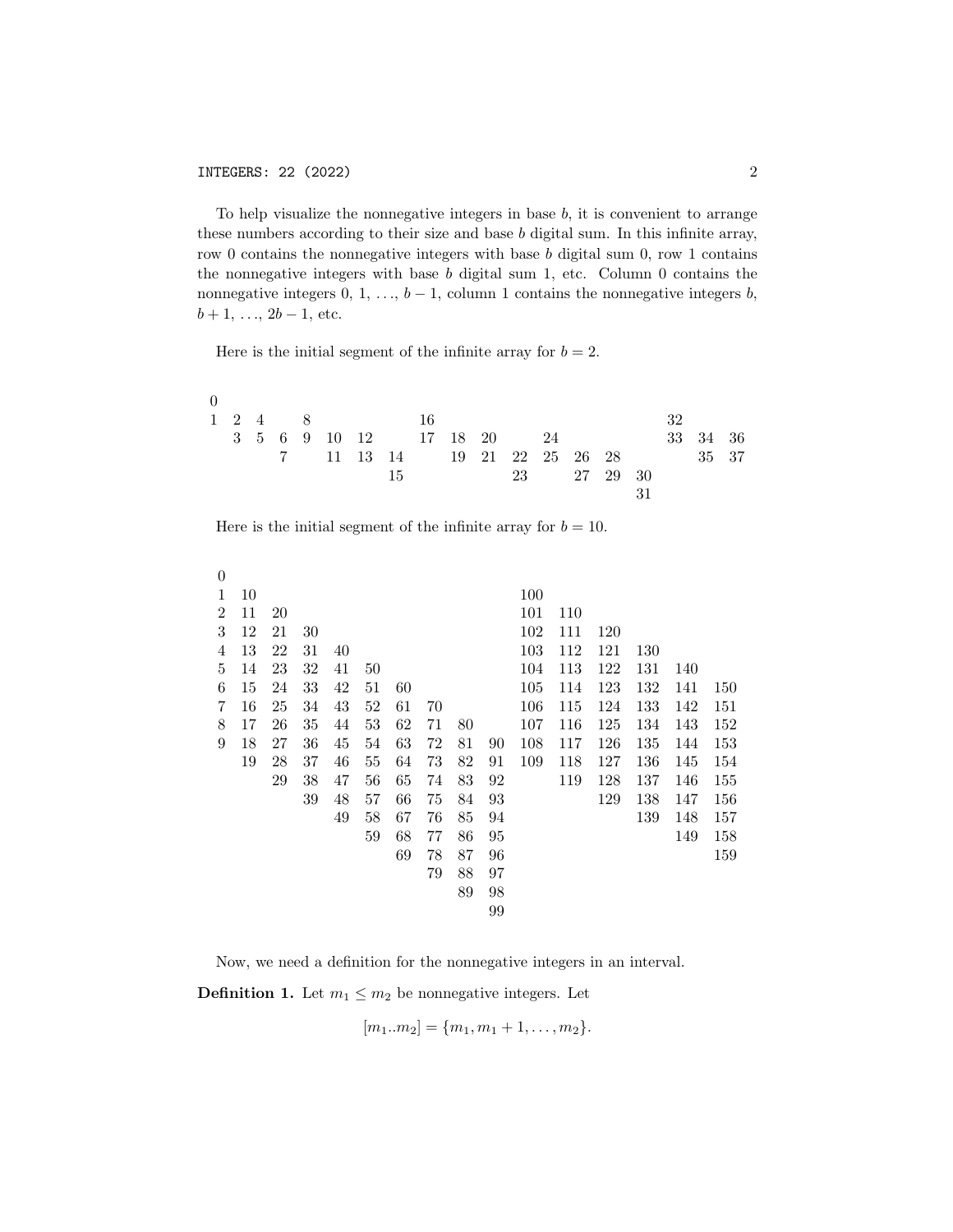Next, we define a function  $\delta$  associated with w and a one-to-one mapping  $\varphi: [0..r] \to [s..s + r]$ . This function will be essential in the proof of Graham's inequality for an arbitrary base.

**Definition 2.** Let r and s be nonnegative integers. Let  $\varphi: [0..r] \to [s..s+r]$  be a one-to-one map. Then

$$
\delta(\varphi) = \min_{0 \leq i \leq r} (w(\varphi(i)) - w(i)).
$$

### 3. Crucial Lemma and Its Applications

We now present the following lemma. This lemma will help in proving a generalization of Graham's inequality.

**Lemma 1.** Let  $b \geq 2$ , r, and s be nonnegative integers. Then, there exists a one-to-one mapping

$$
\varphi\colon [0..r]\to [s..s+r]
$$

such that

- (i) if  $s \leq r$ , then  $\delta(\varphi) \geq 0$ ;
- (ii) if  $s > r$ , then  $\delta(\varphi) > 1$ .

Before we prove Lemma 1, we will demonstrate how we can apply Lemma 1 in three different ways. We will use these applications in the induction step in the proof of Lemma 1. Lemma 1 states that for base  $b$ , there exists a one-to-one map  $\varphi: [0..r] \to [s..s+r]$  such that if  $s \leq r$ , then  $\delta(\varphi) \geq 0$ , and if  $s > r$ , then  $\delta(\varphi) \geq 1$ . The first way we can apply Lemma 1 is just as it is given in the lemma. We will state the second way to apply Lemma 1 in the following corollary.

**Corollary 1.** Let  $b \geq 2$ , r, and s be nonnegative integers. Assume that there exists a one-to-one mapping  $\varphi: [0..r] \to [s..s+r]$  such that if  $s \leq r$ , then  $\delta(\varphi) \geq 0$ , and if  $s > r$ , then  $\delta(\varphi) \geq 1$ . Let  $a \geq 0$  and  $k > 0$  be integers. Then, there exists a

$$
\varphi' : [ab^k \cdot ab^k + r] \to [ab^k + s \cdot ab^k + s + r] \subseteq [ab^k \cdot b^{k+1} - 1]
$$

such that  $\varphi'$  is one-to-one and if  $s \leq r$ , then  $\delta(\varphi') \geq 0$ , and if  $s > r$ , then  $\delta(\varphi') \geq 1$ .

*Proof.* Assume that  $s > r$ . We first note that

$$
w(ab^k + i) = w(a) + w(i)
$$

for  $i \in [0..b^k-1]$ . By assumption, there exists a one-to-one map  $\varphi: [0..r] \to [s..s+r]$ such that  $\delta(\varphi) \geq 1$ . Then, we define the one-to-one map

$$
\varphi' \colon [ab^k..ab^k+r] \to [ab^k+s..ab^k+s+r]
$$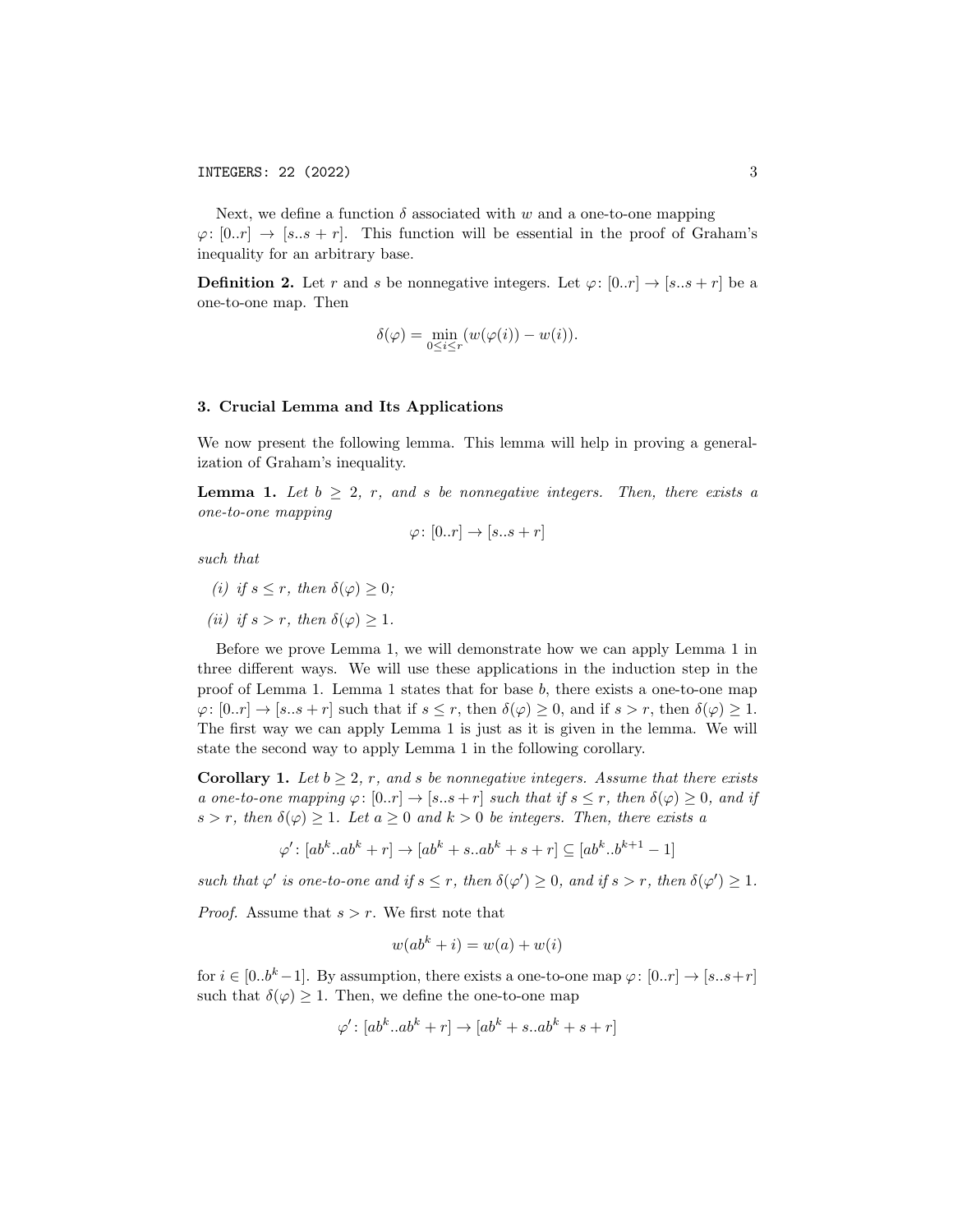given by the formula

$$
\varphi'(ab^k + i) = ab^k + \varphi(i).
$$

In addition, using  $\delta(\varphi) \geq 1$ , for each  $i \in [0..r]$ , we have

$$
w(\varphi'(ab^k + i)) - w(ab^k + i) = w(ab^k + \varphi(i)) - w(ab^k + i)
$$
  
=  $w(a) + w(\varphi(i)) - w(a) - w(i)$   
=  $w(\varphi(i)) - w(i) \ge 1$ .

So  $\varphi'$  is a one-to-one mapping such that  $\delta(\varphi') \geq 1$ . Without the assumption  $s > r$ , we have  $\delta(\varphi') \geq 0$ .  $\Box$ 

For an example of Corollary 1, let  $b = 4$ ,  $a = 2$ ,  $k = 2$ ,  $r = 3$ , and  $s = 16$ . Then, there exists a one-to-one mapping  $\varphi: [32..35] \to [48..51]$  such that  $\delta(\varphi) \geq 1$ . To describe the third way to apply Lemma 1, we need another definition and some results.

**Definition 3.** Let n be a nonnegative integer. Let  $t(n)$  be the number of terminating  $(b-1)$ s in the base b representations of the numbers in [0..*n* − 1].

For base 10, the function  $t$  is called the terminating nines function. It is known [3] that

$$
t(n) = \sum_{i \ge 1} \left\lfloor \frac{n}{b^i} \right\rfloor
$$

and that

$$
w(n) = n - (b - 1)t(n).
$$

In addition, for any positive integer k and  $i \in [0..b^k-1]$ , we have

$$
t(i) + t(bk - 1 - i) = \frac{bk - 1}{b - 1} - k,
$$
  

$$
w(i) + w(bk - 1 - i) = (b - 1)k.
$$
 (1)

It can also be shown, by translating (1), that for integers  $a \geq 0$ ,  $1 \leq a_1 \leq b$ , and  $k > 0$ , and for integers  $0 \leq i \leq a_1 b^{k-1} - 1$ , we have

$$
w(abk + i) + w(abk + a1bk-1 - 1 - i) = 2w(a) + a1 + (b - 1)(k - 1).
$$
 (2)

We will use the properties of the functions  $t$  and  $w$  in the set-up for a corollary to apply Lemma 1.

**Corollary 2.** Let  $b \geq 2$ , r, and s be nonnegative integers. Assume that there exists a one-to-one mapping  $\varphi: [0..r] \to [s..s+r]$  such that if  $s \leq r$ , then  $\delta(\varphi) \geq 0$ , and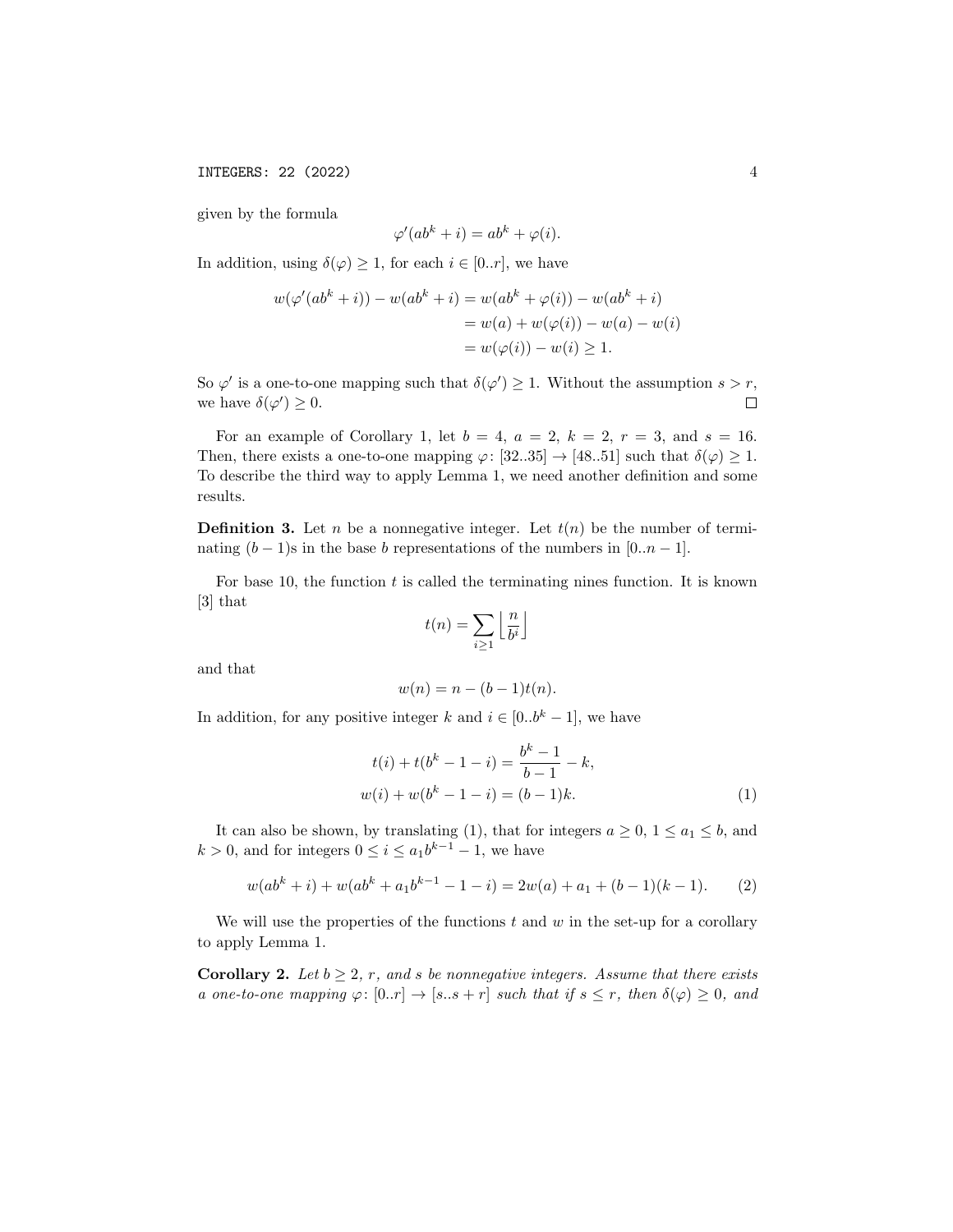if  $s > r$ , then  $\delta(\varphi) \geq 1$ . Let  $a \geq 0$ ,  $1 \leq a_1 \leq b$ ,  $k > 0$ , and  $s + r < b^k$  be integers. Then, there exists a one-to-one map

$$
\varphi'' : [ab^{k} + a_{1}b^{k-1} - 1 - (s + r)...ab^{k} + a_{1}b^{k-1} - 1 - s] \rightarrow [ab^{k} + a_{1}b^{k-1} - 1 - r...ab^{k} + a_{1}b^{k-1} - 1]
$$

such that  $\varphi''$  is one-to-one and if  $s \leq r$ , then  $\delta(\varphi'') \geq 0$ , and if  $s > r$ , then  $\delta(\varphi'') \geq 1$ .

*Proof.* Assume that  $s > r$ . Let

$$
\varphi': [ab^{k} + a_{1}b^{k-1} - 1 - r...ab^{k} + a_{1}b^{k-1} - 1] \rightarrow [ab^{k} + a_{1}b^{k-1} - 1 - (s + r)...ab^{k} + a_{1}b^{k-1} - 1 - s]
$$

given by the formula

$$
\varphi'(ab^k + a_1b^{k-1} - 1 - i) = ab^k + a_1b^{k-1} - 1 - \varphi(i),
$$

where  $i \in [0..r]$ . In addition, by (2) and  $\delta(\varphi) \geq 1$ , for each  $i \in [0..r]$ , we have

$$
w(\varphi'(ab^{k} + a_{1}b^{k-1} - 1 - i)) - w(ab^{k} + a_{1}b^{k-1} - 1 - i)
$$
  
=  $w(ab^{k} + a_{1}b^{k-1} - 1 - \varphi(i)) - w(ab^{k} + a_{1}b^{k-1} - 1 - i)$   
=  $2w(a) + a_{1} + (b - 1)(k - 1) - w(ab^{k} + \varphi(i)) - 2w(a) - a_{1}$   
 $- (b - 1)(k - 1) + w(ab^{k} + i)$   
=  $w(ab^{k} + i) - w(ab^{k} + \varphi(i))$   
=  $w(i) - w(\varphi(i)) \le -1.$ 

Therefore, we let

$$
\varphi'' = \varphi'^{-1} : [ab^k + a_1b^{k-1} - 1 - (s+r)...ab^k + a_1b^{k-1} - 1 - s] \rightarrow [ab^k + a_1b^{k-1} - 1 - r...ab^k + a_1b^{k-1} - 1].
$$

Then  $\varphi''$  is a one-to-one map and satisfies  $\delta(\varphi'') \geq 1$ .

With the assumption  $s > r$ , we have  $\delta(\varphi'') \geq 0$ .

For an example of Corollary 2, let  $b = 3$ ,  $a = 4$ ,  $a_1 = 2$ ,  $k = 2$ ,  $r = 1$ , and s = 2. Then, there exists a one-to-one mapping  $\varphi$ : [38..39]  $\rightarrow$  [40..41] such that  $w(\varphi(i)) - w(i) \geq 1.$ 

## 4. Proof of Lemma 1

The proof is by induction on  $r$ .

 $\Box$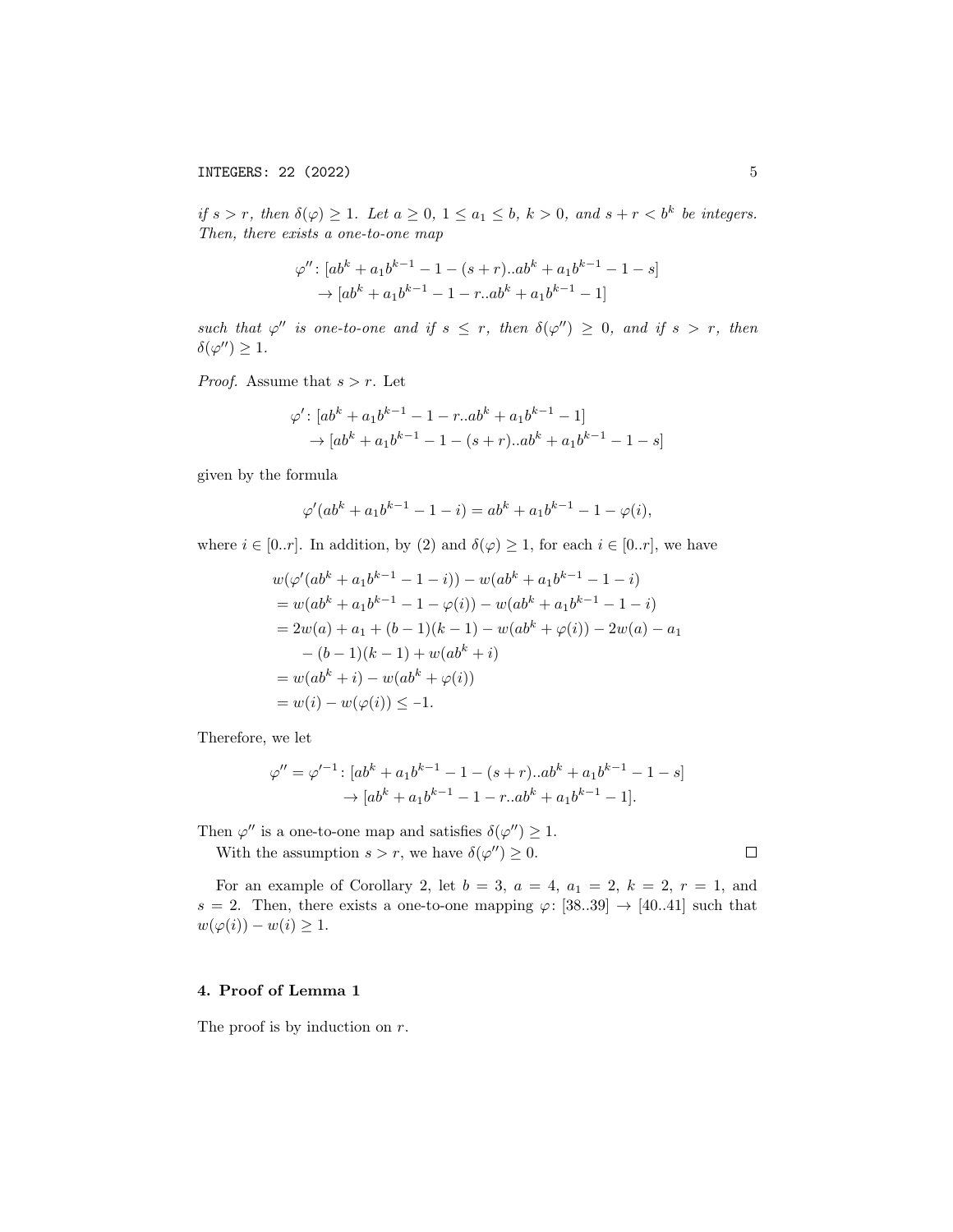## Base Step.  $r = 0$ .

For  $s = 0$ , the one-to-one map  $\varphi(0) = 0$  has the property that  $w(\varphi(0)) = w(0) = 0$ 0 and  $w(0) = 0$  so  $\delta(\varphi) = 0 \ge 0$ . For  $s \ge 1$ , the one-to-one map  $\varphi(0) = s$  has the property that  $w(\varphi(0)) = w(s)$  and  $w(0) = 0$  so  $\delta(\varphi) = w(s) \geq 1$ . Therefore, the base step is shown.

Induction Step. Assume the lemma holds for all nonnegative integers less than  $r > 0$ . We will prove the inductive thesis/statement of the lemma for r.

If  $s \leq r$ , then the two sets  $[0..r]$  and  $[s..s+r]$  overlap. Partition them into  $[0..s-1]$  ∪  $[s..r]$  and  $[s..r]$  ∪  $[r+1..s+r]$ . Using the induction hypothesis, we apply Lemma 1(ii) so that there is a one-to-one map  $\varphi: [0..s-1] \to [r+1..s+r]$  with  $\delta(\varphi) \geq 1$ . Define the map  $\varphi' : [0..r] \to [s..s+r]$  by

$$
\varphi'(i) = \begin{cases} \varphi(i), & \text{if } i \in [0..s-1]; \\ i, & \text{if } i \in [s..r]. \end{cases}
$$

Then  $\varphi'$  is one-to-one and satisfies  $\delta(\varphi') \geq 0$ . This establishes (i) in the case  $s \leq r$ .

If  $s > r$ , then we consider two cases. Let k be the smallest integer such that  $r < b^k$ . The first case is when  $[s..s+r]$  does not contain a multiple of  $b^k$ . The second case is when  $[s..s+r]$  contains a multiple of  $b^k$ .

Case 1. There is no multiple of  $b^k$  in  $[s..s+r]$ .

Let  $ab^k$  be the largest multiple of  $b^k$  such that  $ab^k < s$ . Let  $\varphi: [0..r] \to [ab^k..ab^k +$ r] for  $i \in [0..r]$  by  $\varphi(i) = ab^k + i$ . We know that  $w(\varphi(i)) = w(a) + w(i)$  for all  $i \in [0..r]$ . Thus,  $\delta(\varphi) = w(a) \geq 0$ . We have two subcases, when the intervals  $[ab^k \cdot ab^k + r]$  and  $[s \cdot s + r]$  overlap and they do not overlap.

Subcase 1.1. The two intervals overlap.

Then  $a \geq 1$  since if  $a = 0$  and they overlap, this would contradict  $s > r$ . Therefore,  $\delta(\varphi) = w(a) > 0$ . Consider the interval of overlap,  $[m_1..m_2]$ , where  $m_1 \leq m_2$ . If  $[m_1..m_2] = [s..s + r]$ , then  $\varphi$  is one-to-one and  $\delta(\varphi) = w(a) > 0$  and we are done. If not, then by applying the induction hypothesis of Lemma 1 and Corollary 1, we let  $ab^k + r_1 = m_1 - 1$  and  $ab^k + s_1 = m_2 + 1$ . Then, there exists a one-to-one map

$$
\varphi'\colon [ab^k..ab^k+r_1]\to [ab^k+s_1..ab^k+s_1+r_1]
$$

such that  $\delta(\varphi') \geq 1$ . Now, let

$$
\varphi'' : [ab^k \cdot ab^k + r_1] \to [ab^k + s_1 \cdot ab^k + s_1 + r_1]
$$

be defined by

$$
\varphi''(i) = \begin{cases} \varphi' \circ \varphi(i), & \text{if } i \in [0..r_1]; \\ \varphi(i), & \text{if } i \in [r_1 + 1..r]. \end{cases}
$$

The mapping  $\varphi''$  is one-to-one and satisfies  $\delta(\varphi'') \geq 1$ .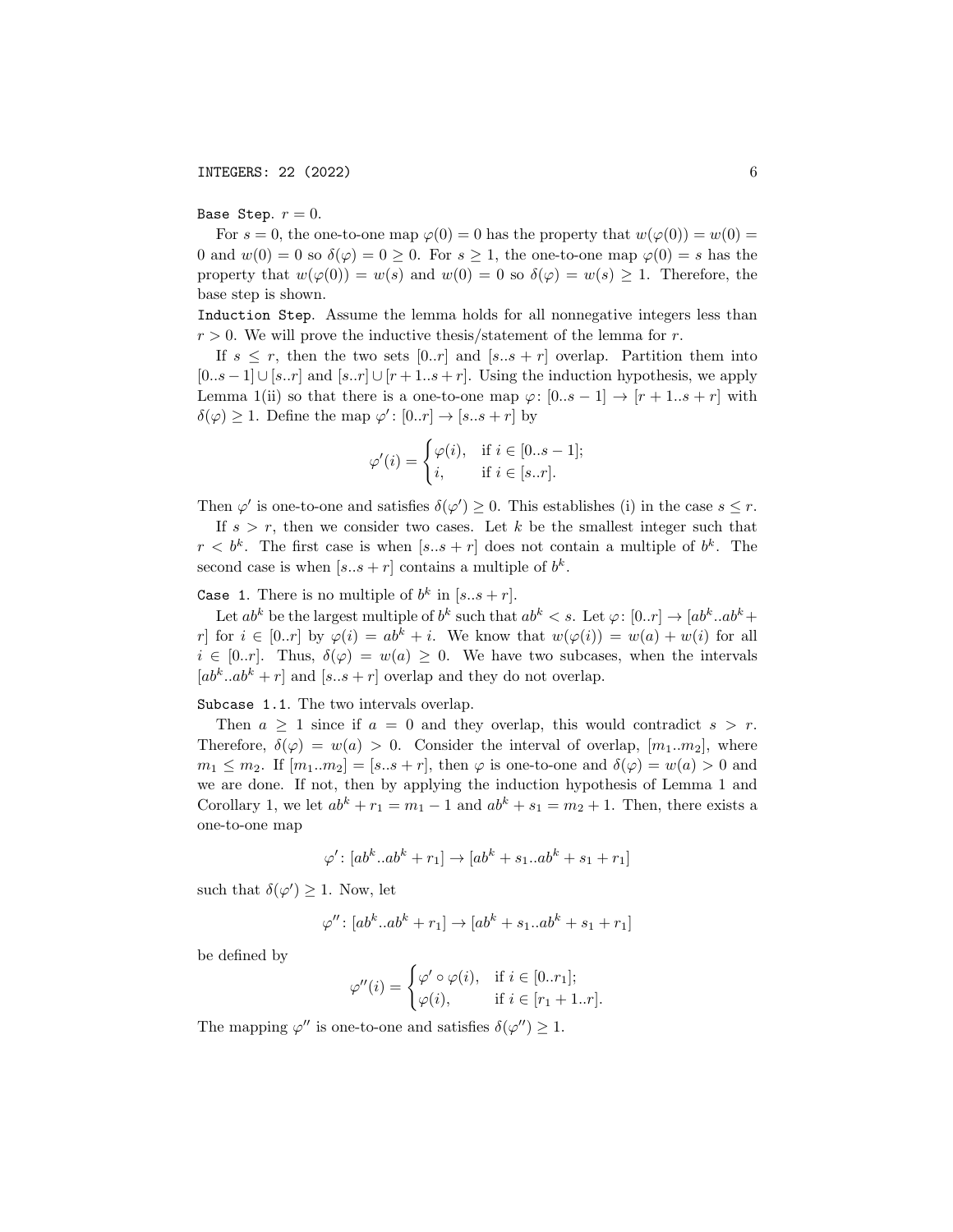Subcase 1.2. The two intervals do not overlap.

Let t be the largest multiple of  $b^{k-1}$  in  $[s..s+r]$ . Then  $t = ab^k + a_1b^{k-1}$ , where  $1 \leq a_1 < b$ . If  $t = s$ , then because there is no multiple of  $b^k$  in  $[s..s+r]$ , the mapping  $\varphi: [0..r] \to [t..t+r]$  given by the formula  $\varphi(i) = t + i$  is one-to-one and  $\delta(\varphi) = w(a) + a_1$  and we are done. Therefore, we can assume  $t \neq s$ .

We proceed to apply the induction hypothesis twice by dividing the sets  $[ab^k, ab^k +]$ r] and  $[s..s+r]$ . Partition them into

$$
[ab^k \tcdot ab^k + r_1] \cup [ab^k + r_1 + 1 \tcdot ab^k + r]
$$
  
and 
$$
[ab^k + a_1b^{k-1} - 1 - r_2 \tcdot ab^k + a_1b^{k-1} - 1] \cup [s_1 \tcdot s_1 + r_1],
$$

where  $r_1 = s + r - t$ ,  $s_1 = t$ ,  $r_2 = r - r_1 - 1$ ,  $s_2 = a_1 b^{k-1} - 1 - r$ . Note that  $s_1 + r_1 = s + r$ ,  $s_1 = t$ ,  $ab^k + a_1b^{k-1} - 1 = t - 1$ , and  $ab^k + a_1b^{k-1} - 1 - r_2 = s$ . Also, note that  $ab^{k}+r = ab^{k}+a_{1}b^{k-1}-1-s_{2}$  and  $ab^{k}+r_{1}+1 = ab^{k}+a_{1}b^{k-1}-1-(s_{2}+r_{2}).$ Because  $t \neq s$ , these partition sets are nonempty. So we can apply the induction hypothesis twice. By applying the induction hypothesis of Lemma 1 and Corollary 1, there exists a one-to-one map

$$
\varphi'\colon [ab^k..ab^k+r_1]\to [s_1..s_1+r_1]
$$

such that  $\delta(\varphi') \geq 1$ . Note that  $s_2 + r_2 < b^k$ . Thus, applying the induction hypothesis of Lemma 1 and Corollary 2, there exists a one-to-one map

$$
\varphi'' : [ab^k + r_1 + 1...ab^k + r] \to [ab^k + a_1b^{k-1} - 1 - r_2...ab^k + a_1b^{k-1} - 1]
$$

such that  $\delta(\varphi'') \geq 0$ . Now, let  $\varphi''' : [0..r] \to [s..s+r]$  be defined by

$$
\varphi'''(i) = \begin{cases} \varphi' \circ \varphi(i), & \text{if } i \in [0..r_1]; \\ \varphi'' \circ \varphi(i), & \text{if } i \in [r_1 + 1..r]. \end{cases}
$$

The mapping  $\varphi'''$  is one-to-one and satisfies  $\delta(\varphi''') \geq 1$ .

Case 2. There exists a multiple of  $b^k$  in  $[s..s+r]$ .

We first note that this multiple of  $b^k$  is unique since  $r < b^k$ . Let  $ab^k$  be this multiple and let  $ab^k = a_1 b^{k_1}$  where  $a_1$  and b are relatively prime. If  $s = a_1 b^{k_1}$ , then the map  $\varphi: [0..r] \to [a_1 b^{k_1}..a_1 b^{k_1} + r]$  given by the formula  $\varphi(i) = a_1 b^{k_1} + i$ is one-to-one and  $\delta(\varphi) = w(a_1)$  and we are done. So we assume  $s \neq a_1b^{k_1}$ . Now let  $\varphi: [0..r] \to [(a_1-1)b^{k_1}...(a_1-1)b^{k_1}+r]$  for  $i \in [0..r]$  be defined by the formula  $\varphi(i) = (a_1 - 1)b^{k_1} + i$ . Thus,  $\delta(\varphi) = w(a_1 - 1)$ .

We proceed to apply the induction hypothesis twice by dividing the two sets  $[(a_1-1)b^{k_1}...(a_1-1)b^{k_1}+r]$  and  $[s..s+r]$ . Let  $t = a_1b^{k_1}$ . Partition the sets into

$$
[(a_1 - 1)b^{k_1}...(a_1 - 1)b^{k_1} + r_1] \cup [(a_1 - 1)b^{k_1} + r_1 + 1...(a_1 - 1)b^{k_1} + r]
$$
  
and  $[a_1b^{k_1} - 1 - r_2..a_1b^{k_1} - 1] \cup [s_1..s_1 + r_1],$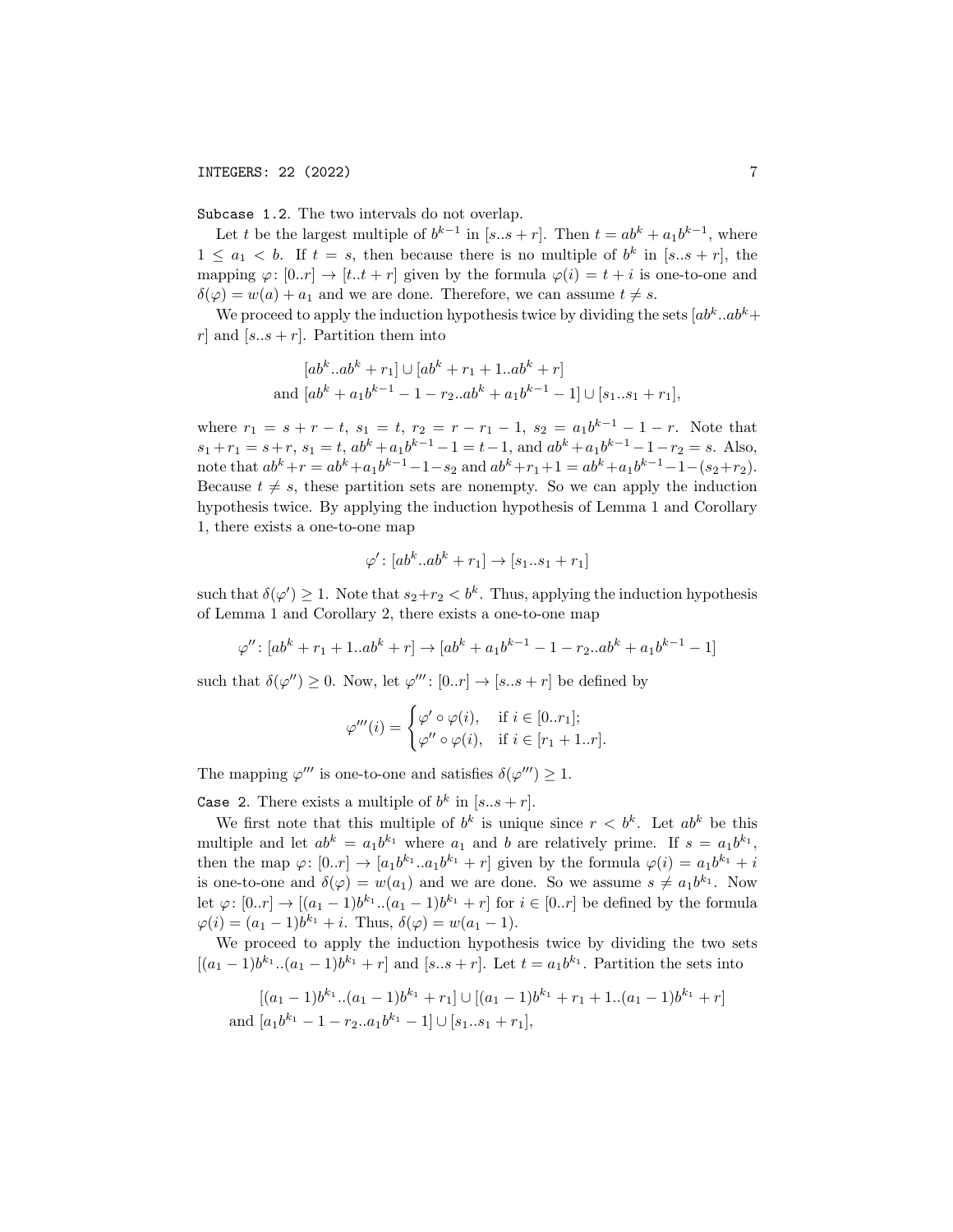where  $r_1 = s + r - t$ ,  $s_1 = t$ ,  $r_2 = r - r_1 - 1$ , and  $s_2 = b^{k_1} - r - 1$ . Note that  $s_1 + r_1 = s + r$ ,  $s_1 = t$ ,  $a_1 b^{k_1} - 1 = t - 1$ , and  $a_1 b^{k_1} - 1 - r_2 = s$ . Also, note that  $(a_1-1)b^{k_1} + r = a_1b^{k_1} - 1 - s_2$  and  $(a_1-1)b^{k_1} + r_1 + 1 = a_1b^{k_1} - 1 - (s_2+r_2)$ . Because  $s \neq a_1 b^{k_1}$ , each of these partition sets is nonempty. Since  $s_2 + r_2 < b^{k_1}$ , we can apply the induction hypothesis twice. If  $a_1 - 1 = 0$ , then  $\varphi$  is the identity map and all the sets in the partition are disjoint. So the maps we will create from the induction hypothesis will have their  $\delta s$  greater than or equal to 1. And if  $a_1 - 1 > 0$ , all the maps we will create from the induction hypothesis will have their  $\delta s$  greater than or equal to 0. By applying the induction hypothesis of Lemma 1 and Corollary 1, there exists a one-to-one map

$$
\varphi' : [(a_1 - 1)b^{k_1}..(a_1 - 1)b^{k_1} + r_1] \to [s_1..s_1 + r_1]
$$

such that  $\delta(\varphi') \geq 1$ . And applying the induction hypothesis of Lemma 1 and Corollary 2, there exists a one-to-one map

$$
\varphi'' : [(a_1 - 1)b^{k_1} + r_1 + 1..(a_1 - 1)b^{k_1} + r] \to [a_1b^{k_1} - 1 - r_2..a_1b^{k_1} - 1]
$$

such that  $\delta(\varphi'') \geq 0$ . Now, let  $\varphi''' : [0..r] \to [s..s+r]$  be defined by

$$
\varphi'''(i) = \begin{cases} \varphi' \circ \varphi(i), & \text{if } i \in [0..r_1]; \\ \varphi'' \circ \varphi(i), & \text{if } i \in [r_1 + 1..r]. \end{cases}
$$

The mapping  $\varphi'''$  is one-to-one and satisfies  $\delta(\varphi''') \geq 1$ .

This completes the induction step. Therefore, the lemma is true.

 $\Box$ 

#### 5. Main Result

We are now ready to state and prove the theorem.

**Theorem 1.** Let  $b \geq 2$ ,  $n_1$ , and  $n_1 \leq n_2$  be positive integers. Then

$$
W(n_1 - 1) + W(n_2 - 1) + n_1 < W(n_1 + n_2 - 1) + 1.
$$

*Proof.* Since  $0 < n_1 \le n_2$ , by Lemma 1, there exists a one-to-one mapping  $\varphi: [0..n_1-1] \to [n_2..n_2+n_1-1]$  such that  $\delta(\varphi) \geq 1$ . Thus,  $w(\varphi(i)) - w(i) \geq 1$  for  $0 \leq i \leq n_1 - 1$ . Then

$$
W(n_2 + n_1 - 1) - W(n_2 - 1) + 1 > W(n_2 + n_1 - 1) - W(n_2 - 1)
$$
  
= 
$$
\sum_{i=n_2}^{n_2+n_1-1} w(i) = \sum_{i=0}^{n_1-1} w(\varphi(i))
$$
  

$$
\geq \sum_{i=0}^{n_1-1} (w(i) + 1) = W(n_1 - 1) + n_1.
$$

This completes the proof.